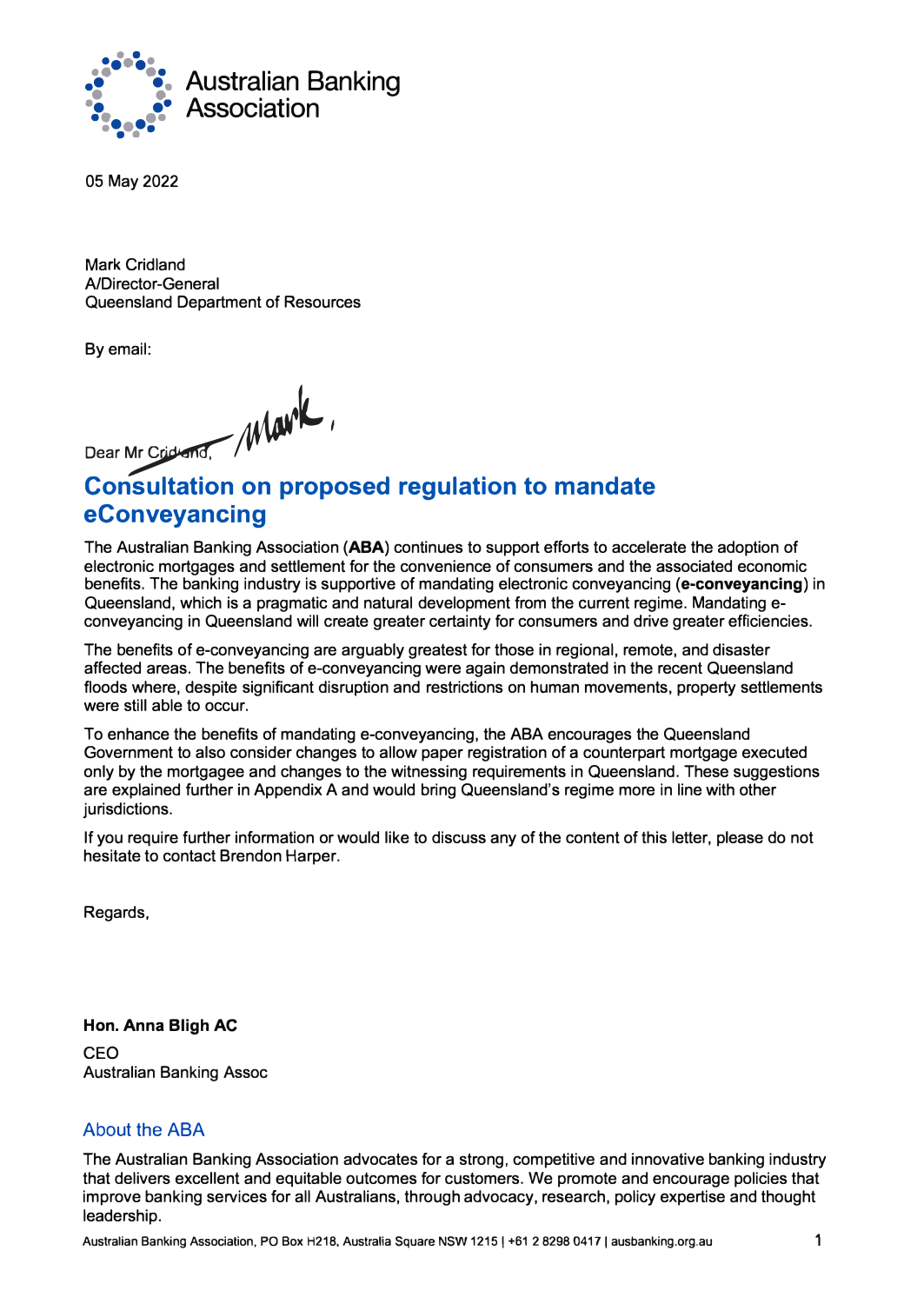

## Appendix A: Witnessing requirement of Queensland

Even with mandated e-conveyancing, there will still be circumstances where paper registration will or could occur. Electronic registration will not, for instance, be required where:

- one of the parties to the transaction is self-represented;
- change of name documentation needs to be submitted at the same time as the dealings; ۰
- there is an internet or Electronic Lodgment Network Operators (ELNO) outage or the use of an  $\bullet$ ELNO is precluded by a natural disaster;
- a waiver has been granted to an ELNO subscriber involved in the transactions; or ×
- a consent or other documentation needs to be submitted at the same time as the dealings.

To enhance the benefits of mandating e-conveyancing, and to bring Queensland's regime more in line with other state and territories, the ABA recommends the Queensland Government consider two associated changes:

- permit the paper registration of a counterpart mortgage executed only by the mortgagee  $\bullet$ where the mortgagee certifies it holds an original mortgage on the same terms executed electronically by the mortgagor; and
- remove the requirement for the witnessing of any mortgage and instead rely on the  $\bullet$ Verification of Identity requirements under which the mortgagee is required to verify the identity of the person executing the mortgage.

### Paper registration of a counterpart mortgage executed only by the mortgagee

There will unavoidably be instances where a mortgagor has accepted a mortgage electronically but, for example where a change of name document needs to be submitted at the same time as the dealings, a separate paper mortgage must be created and lodged (physically). In most jurisdictions (ACT, NSW, SA and VIC), it is possible for a mortgagee to lodge the mortgage by relying on the electronic acceptance when the mortgagee certifies it holds an original mortgage on the same terms executed electronically by the mortgagor. This example is illustrated in 'Scenario 3' in the National Mortgage Form Design Specification Version 1.5, available on **ARNECC's website and reproduced below**.



This is currently not possible in Queensland. Rather, a mortgagee is required to obtain the wet signature from the mortgagor before lodgement. Removing this requirement would increase the speed and efficiency of these lodgements and increase customer certainty by increasing the likelihood of ontime settlement.

#### Remove the requirement for the witnessing of mortgages

The recent insertion into the Queensland Property Law Act of section 78A removes the witnessing requirement where the mortgage is lodged electronically (that is, via an ELNO). It does not remove this requirement when a mortgage is lodged physically.

An alternative is virtual witnessing which was used by some mortgagors during periods of Covid-19 related restrictions and the recent Queensland floods, where, for example, a qualified witness

Australian Banking Association, PO Box H218, Australia Square NSW 1215 | +61 2 8298 0417 | ausbanking.org.au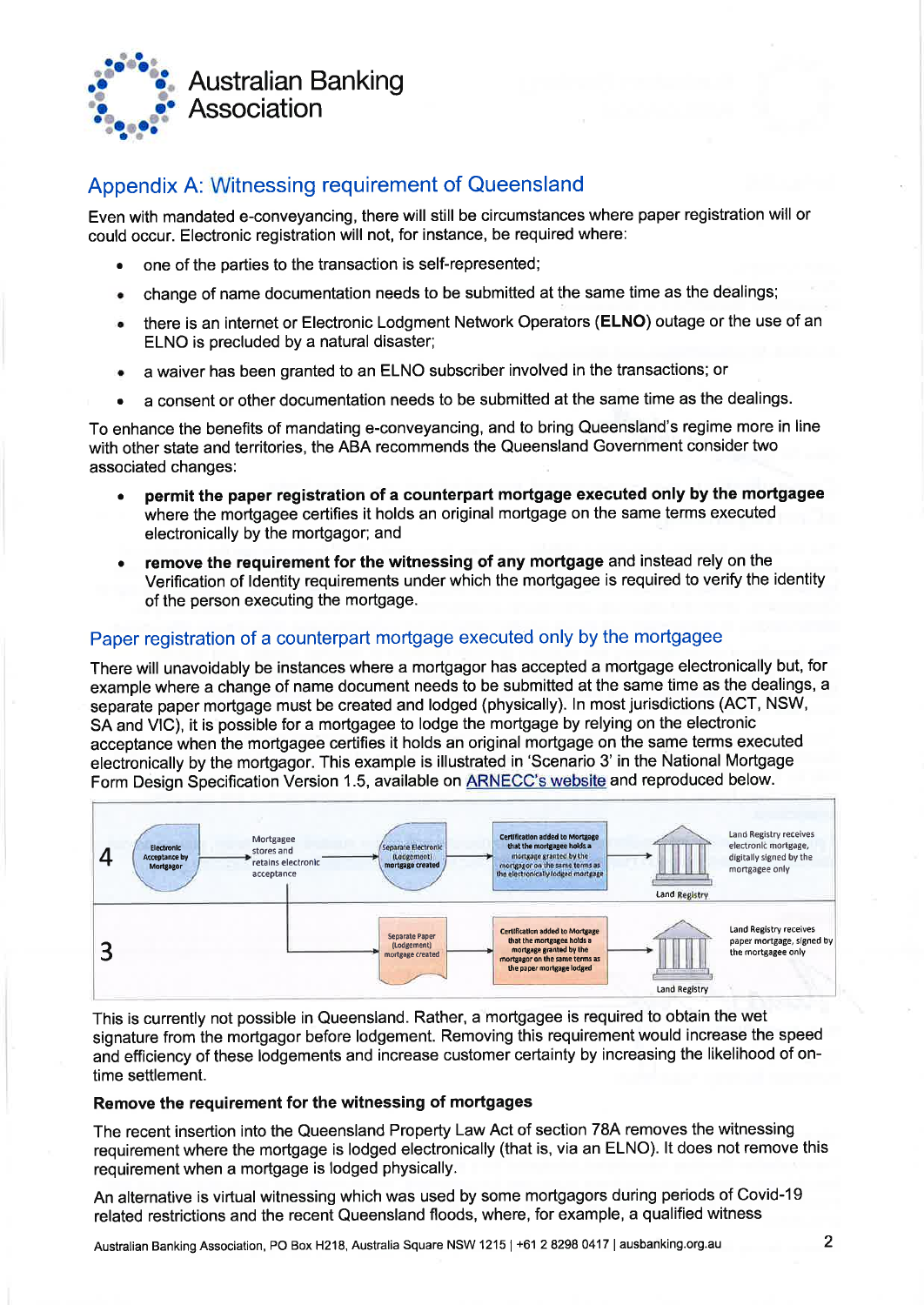

witnesses the execution of a paper document via a video call. These arrangements are suboptimal given:

- the need for the witness to examine identity documents;  $\bullet$
- the difficulty of the witness knowing exactly what is being executed; and  $\bullet$
- the need for the same paper document to be executed by the party and the witness, meaning  $\bullet$ the paper document needs to be sent from the party to the witness then back.

The Verification of Identity, under which the mortgagee is required to verify the identity of the person executing the mortgage, provides a well-tested, widely used and more secure alternative to witnessing. Completely removing the witnessing requirement for mortgages would also increase the speed and efficiency of these lodgements, and increase customer certainty by increasing the likelihood of on-time settlement.